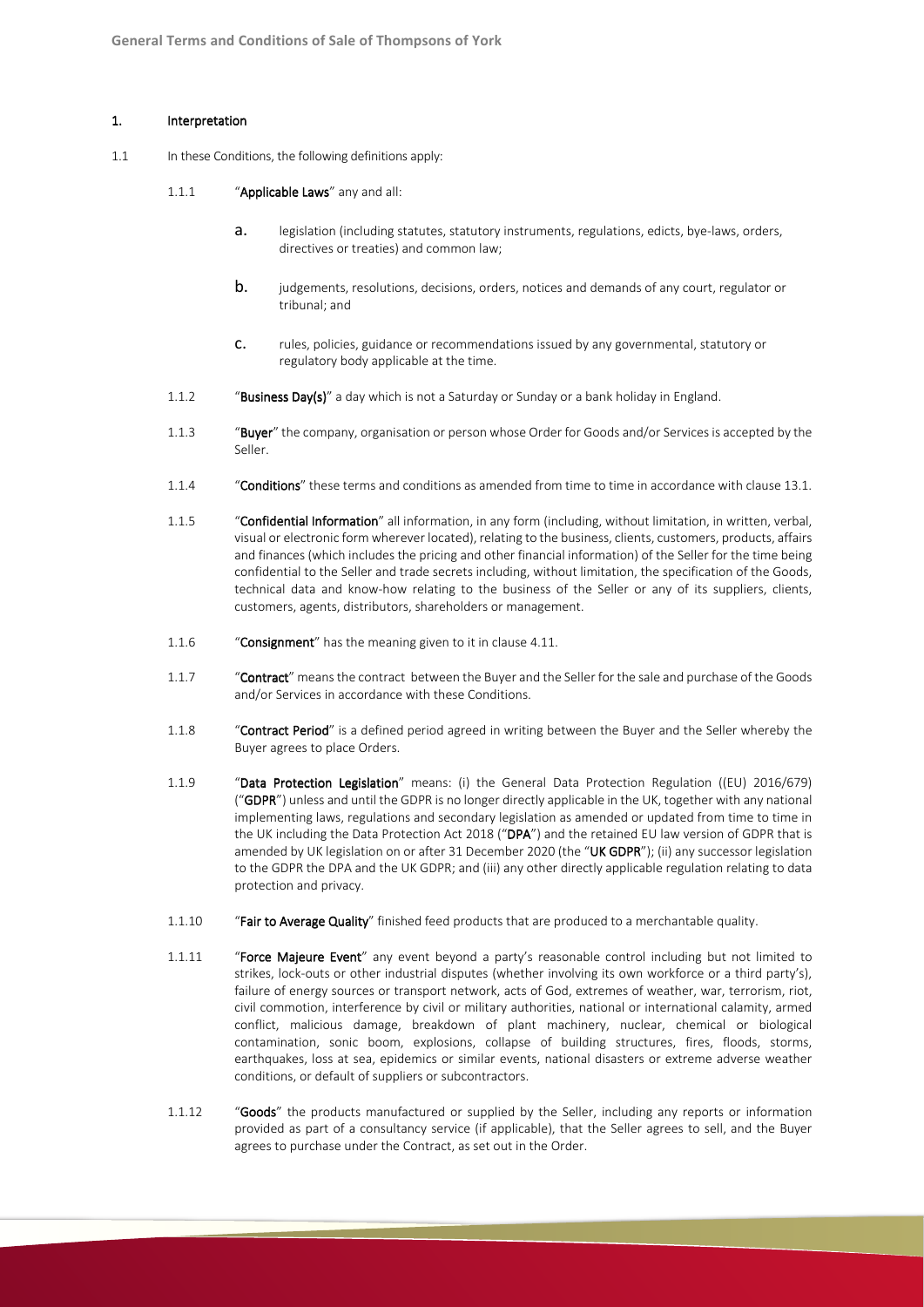- 1.1.13 "Insolvency Event" in respect of a party: (a) that party has a receiver, liquidator, administrator, trustee or an individual with a similar role appointed over any of its assets; (b) that party makes or proposes to make an arrangement or composition with its creditors; or (c) anything which, under the law of any jurisdiction, is analogous to any of the acts or events specified in this definition.
- 1.1.14 "Intellectual Property Rights" any current and future intellectual property rights and interests including patents, utility models, designs, design rights, copyright (including rights in software), decryption rights, database rights, trade marks, rights pursuant to passing off, service marks, business and trade names, domain names, know-how, topography rights, inventions, rights in confidential information (including technical and commercial trade secrets) and image rights, and rights of a similar or corresponding character in any part of the world, in each case whether registered or not and including any application for registration and renewals or extensions of such rights in any country in the world.
- 1.1.15 "Material Defects" physical or biological contaminants to feed or the composition of the feed is known be incorrect.
- 1.1.16 "Order" the Buyer's order for the supply of Goods and/or Services.
- 1.1.17 "Registered Qualified Person" means a person entitled to prescribe and/or supply certain veterinary medicines under the Veterinary Medicines Regulations 2013.
- 1.1.18 "Seed" means seeds that shall company at the time of delivery with the UK Seeds Regulations and the minimum standards of applicable EU Seeds Regulations in force at the time of supply unless otherwise stated by us.
- 1.1.19 "Seller" William Thompson (York) Limited (company number 00211711) whose registered office is at Main Street, Amotherby, Malton, YO17 6TA.
- 1.1.20 "Services" the services the Seller agrees to sell, and the Buyer agrees to purchase under the Contract, as set out in the Order.
- 1.2 In these Conditions (except where the context otherwise requires):
	- 1.2.1 the singular includes the plural and vice versa:
	- 1.2.2 any words following the terms "including", "include", "for example" or any similar expression are by way of illustration and emphasis only and shall not limit the generality or extent of any other words or expressions; and
	- 1.2.3 references to any legislation include any modification or re-enactment of that legislation and any subordinate legislation made (before or after the Contract) under that legislation.

# 2. Basis of Sale

- 2.1 These Conditions shall apply to the Contract to the exclusion of all other terms that the Buyer seeks to impose or incorporate, or which are implied by trade, custom, practice or course of dealing.
- 2.2 These Conditions along with such industry standard terms as the parties may agree in writing shall apply, are the only terms and conditions upon which the Seller is prepared to deal with the Buyer and they shall govern and are incorporated into the Contract (provided that in the event of contradiction between the Conditions and such agreed industry standard terms, the former shall prevail).
- 2.3 The Order can be provided verbally or in writing by the Buyer to the Seller (unless the Buyer is purchasing Goods online, in which case please refer to clause 3 below). The Order constitutes an offer by the Buyer to purchase the Goods and/or Services in accordance with these Conditions.
- 2.4 The Buyer shall be responsible for ensuring the accuracy of the terms of any Order (including any applicable specification) submitted by the Buyer. The Buyer must also provide any necessary information relating to Goods and/or Services within a sufficient time to enable the Seller to perform the Contract in accordance with its terms.
- 2.5 Once the Buyer has submitted its Order: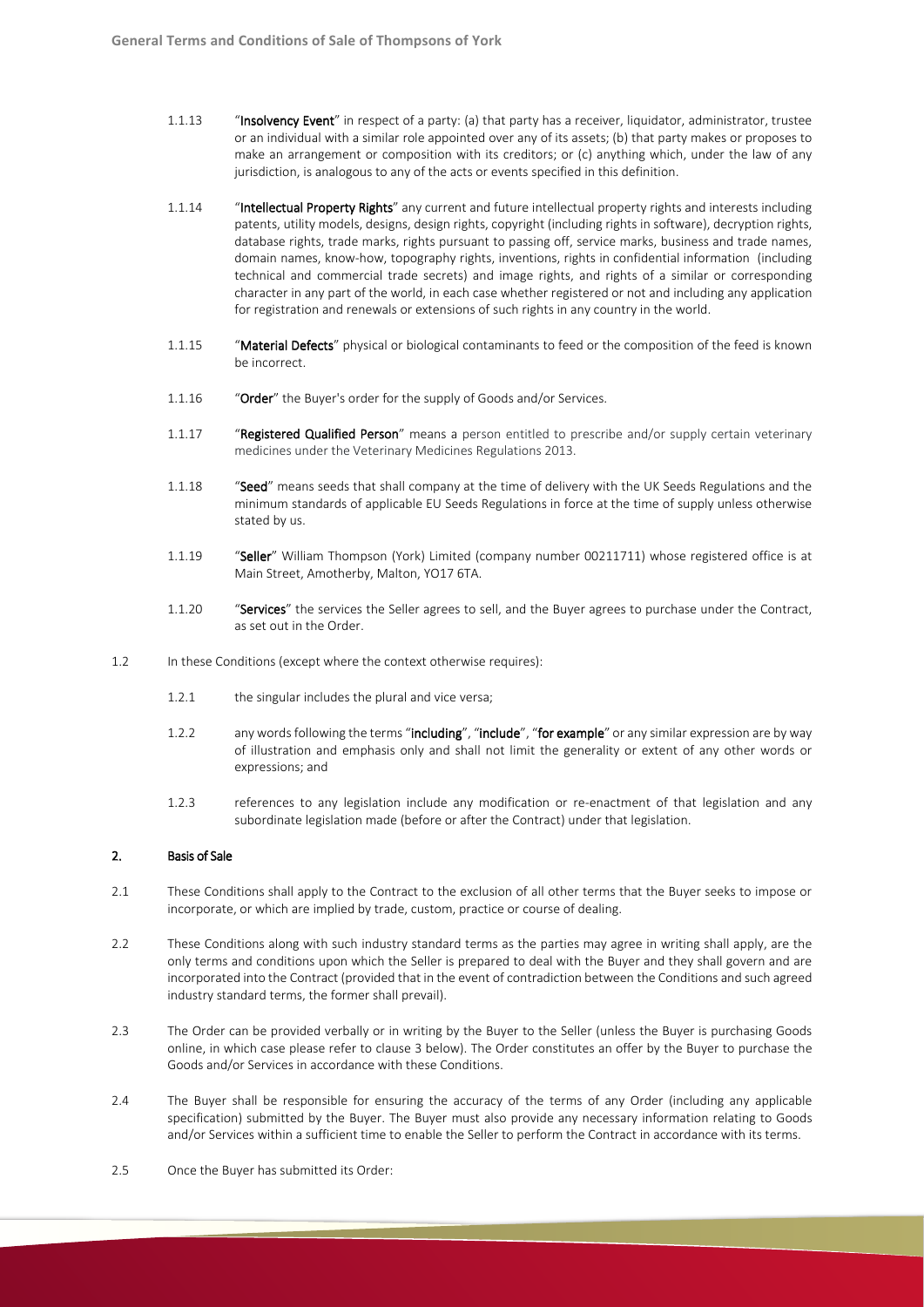- 2.5.1 the Seller may obtain and use information regarding the Buyer from credit reference agencies to help make purchase limit decisions about the Buyer's account. The Buyer shall agree to co-operate by providing access to information that the Seller might reasonably request to assist in the purchase limit assessment process. The Seller is not responsible for the accuracy of information provided by credit reference agencies or for the consequences of any decisions based upon it; and
- 2.5.2 if requested by the Seller, the Buyer shall provide financial guarantees in support of any purchase limit facility granted.
- 2.6 The Order shall only be deemed to be accepted when the Seller confirms its acceptance of the Order in writing or, if earlier, when the Seller commences production of the Goods, or provision of any Services. It is only at this point that the Contract shall come into existence.
- 2.7 Any samples, illustrations, descriptive matter, information or advertising produced by the Seller are for the purpose of giving an approximate idea of Goods and/or Services described. They shall not form part of the Contract or have any contractual force.
- 2.8 If an Order :
	- 2.8.1 comprises Goods which contains feedstuffs, if the Order has been accepted by the Seller, the Order may not be cancelled by the Buyer except with the agreement in writing of the Seller. Unless such agreement in writing is provided the Buyer shall remain fully liable for the costs outlined in the Order;
	- 2.8.2 requires the Seller to buy raw materials in advance to fulfil the Order, and the Seller has agreed in writing to buy raw materials in advance specifically to fulfil the Order, the Buyer shall purchase the quantity of the Goods that include such forward purchased raw materials in the quantities and at the times agreed by the Seller in writing;
	- 2.8.3 is placed on the basis of mutually agreed forecasts within a Contract Period, then any adjustments to the Order that the Buyer requires during the Contract Period must be agreed in writing with the Seller. If the adjustment is not agreed between the parties, the Buyer will remain liable for the costs for the Order made, or that has been agreed to be made in accordance with the mutually agreed forecasts;
	- 2.8.4 comprises Goods that contain feedstuff or cereals, such Goods shall be sold in accordance with the latest edition UKAS/AIC Contract Notes for these materials;
	- 2.8.5 comprises a specification for the Goods:
		- 2.8.5.1 these shall be set out in the Seller's statutory declaration, a copy of which is provided to the Buyer on delivery;
		- 2.8.5.2 the Seller reserves the right to make any changes to the specification of Goods which are required by any Applicable Laws or to conform to any applicable statutory or European Community requirements or which do not materially affect their quality or performance.
	- 2.8.6 comprises Seed, those Goods are sold as being suitable for the production of consumer crops and not for the reproduction of Seed and the Seller can accept no responsibility for any Seed crops produced. Information concerning the Seeds and their performance given verbally or in writing by the Seller is given in good faith but is not to be taken as a representation by the Seller as to performance and suitability of Seeds sold. Performance may depend on local climatic and other conditions. Sales are made by the Seller on the basis that the Buyer has satisfied itself on the suitability of the Seeds for its requirements.
- 2.9 All Goods sold by the Seller will be sold in accordance with all Applicable Laws, including the Medicines Act 1968. Orders for Goods containing medicines, including feed must be received and accepted at one of the Seller's premises which is registered for the sale and supply of such Goods with the applicable governing bodies.
- 2.10 No Contract can be created between the parties unless an Order is received and accepted by the Seller at one of the Seller's premises which is registered for the sale and supply of such Goods with the applicable governing bodies.
- 2.11 Some Goods can only be sold to you by a Registered Qualified Person.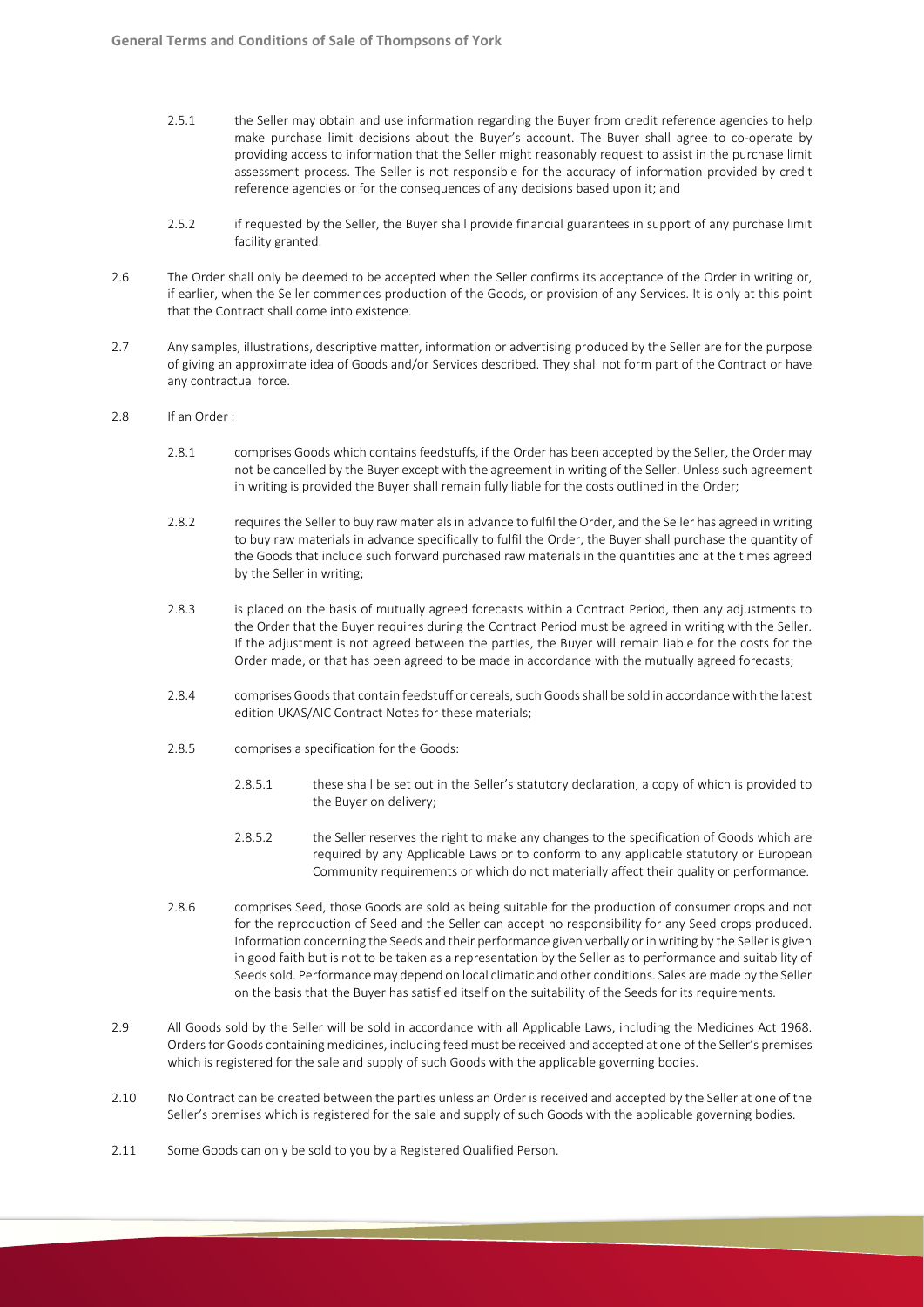- 2.12 Some Goods are restricted for sale to professional users (i.e. those with specific certificates or licenses required by law) only. Appropriate identification will be required at the point of sale.
- 2.13 If the Order includes Goods that are made according to the Buyer's specification or measurements, the Buyer must ensure the Order is correct and accurate as the Buyer's right to return will not be available, unless the Goods are delivered damaged or faulty.

#### 3. Online Orders

- 3.1 If the Buyer is purchasing Goods via the Seller's website, it should follow the onscreen prompts to place an Order.
- 3.2 The Seller's online order process allows the Buyer to check and amend any errors before submitting the Order to the Seller.
- 3.3 After the Buyer places an Order, it will receive an email from the Seller acknowledging that the Seller has received it. This does not mean that the Order has been accepted, acceptance of the Order will take place as described in clause 3.4 below.
- 3.4 Acceptance of the Order will take place when the Seller sends the email to the Buyer to accept it, at which point the Contract will come into existence.

## 4. Delivery

- 4.1 Delivery of the Goods shall be completed when the Goods have arrived at the delivery location specified in the Order, unless the Goods are collected from the Seller in which case delivery of the Goods shall be completed on collection.
- 4.2 All deliveries arranged by the Seller will be sent via approved and safe methods of transport suitable for the Goods purchased.
- 4.3 The Seller reserves the right to reject unsuitable methods of transportation for Goods collected by the Buyer including unapproved, dirty or contaminated vehicles or incorrect receptacles for the storage of Goods during transportation.
- 4.4 The Buyer shall provide at the delivery point and at their own expense, adequate equipment and labour for taking delivery of the Goods.
- 4.5 The Seller will not be bound to deliver Goods or perform Services if the Buyers delivery premises or access ways are, in the Sellers opinion, unsafe or unsuitable for delivery vehicles, employees or agents.
- 4.6 Where Goods are collected by the Buyer, the Buyer is responsible for complying with any environmental and health and safety regulations in force at the collection site. In particular the Buyer shall not allow any smoking or naked lights in the vicinity of Goods.
- 4.7 All delivery dates given by the Seller are estimates and the Seller shall use its reasonable endeavours to meet the delivery requests of the Buyer, but the Seller reserves the right to vary delivery (load size and deadlines) when operationally necessary. Any adjustments will be notified by the Seller verbally or in writing.
- 4.8 The Seller shall not in any circumstances be liable for failure to deliver by such dates. The Seller shall not be responsible for any loss or damage arising directly or indirectly out of delay or as a result of non-delivery. The Buyer shall not be entitled to refuse Goods in such circumstances.
- 4.9 If the Seller fails to deliver Goods (or any instalment thereof) or fails to perform a Service for any reason other than any cause beyond the Seller's reasonable control, the Buyer's fault or the Buyer's failure to provide the Seller with adequate delivery instructions or any other instructions that are relevant to the supply of the Goods, the Seller's liability shall be limited to the excess of (if any) the cost to the Buyer (in the cheapest available market) of similar Goods and/or Services to replace those not delivered over the price of Goods and/or Services.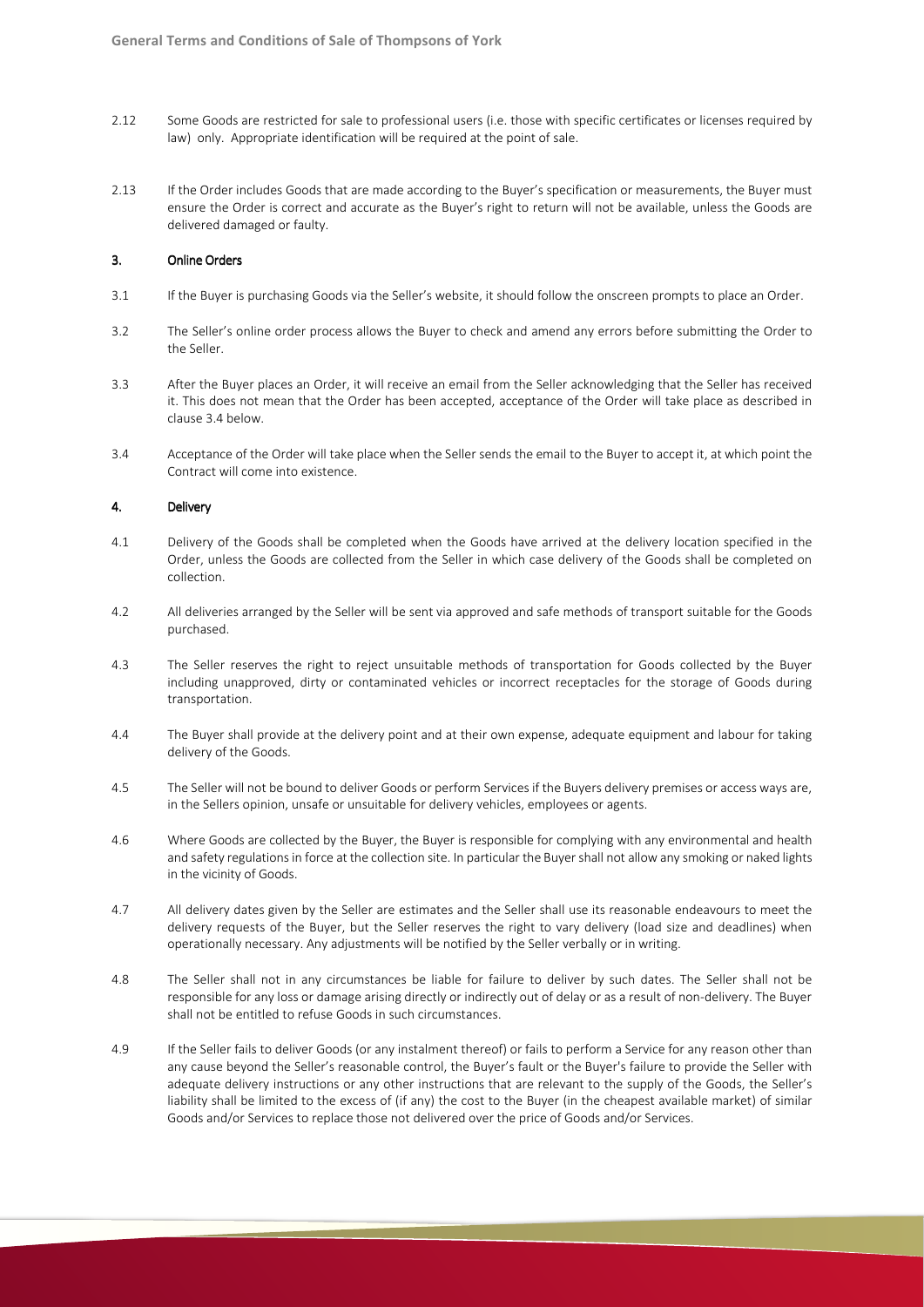- 4.10 The practical logistics and nature of feedstuff may mean that the Seller cannot deliver exact quantities and in this instance the Buyer should not be entitled to reject the Goods if the Seller delivers up to and including 5% or 15 tonnes, whichever is the lessor quantity, more or less than the total amount ordered.
- 4.11 Where Goods are to be delivered in instalments each delivery (each instalment being a "Consignment") shall constitute a separate Contract and failure by the Seller to deliver any one or more of the Consignments in accordance with these Conditions or any claim by the Buyer in respect of any one or more Consignments shall not entitle the Buyer to treat the Contract as a whole invalidated.
- 4.12 If the Buyer fails to take delivery of Goods or fails to give the Seller adequate delivery instructions at the time stated for delivery, then (without prejudice to any other right or remedy available to the Seller) the Seller may:
	- 4.12.1 store the Goods until they can be delivered and charge the Buyer for the reasonable costs (including insurance) of storage; or
	- 4.12.2 sell Goods at the best price readily obtainable and charge the Buyer for any shortfall below the price that was agreed upon placement of the Order between the Buyer and the Seller (after deducting all reasonable storage fees and selling expenses).
- 4.13 The Buyer shall inspect perishable Goods immediately upon receipt from the Seller and shall notify the Seller in writing of any shortages, damages or faults to the Goods delivered, within 24 hours after delivery. In the absence of any such notification, the Goods shall be deemed to have been delivered in the correct quantity without damages or faults and the Buyer shall be deemed to have accepted the Goods and shall have no claim whatsoever against the Seller in respect to shortages or damage.

### 5. Damage in Transit

- 5.1 Where the Goods are to be delivered to the Buyer, the Seller will make right any Goods proved to the Seller's satisfaction to have been damaged in transit and are no longer suitable for their primary use provided that the Buyer notifies the Seller within 24 hours after delivery in writing with photographic evidence that clearly captures the nature and extent of the damage.
- 5.2 Before replacing the Goods, the Seller reserves the right to:
	- 5.2.1 inspect the Goods to ensure that the Seller is satisfied that the Goods have been damaged during transit; and
	- 5.2.2 request that the damaged Goods are returned to the Seller at the Buyer's expense.
- 5.3 Under no circumstances is the Seller liable for the damage of Goods if the transportation was arranged by the Buyer.

## 6. Quality Assurance

- 6.1 The Goods shall be manufactured, stored and delivered and the Services shall be performed in accordance with all Applicable Laws.
- 6.2 The Seller warrants that on delivery Goods shall:
	- 6.2.1 be Fair to Average Quality (feedstuff only);
	- 6.2.2 conform in all material respects with their description; and
	- 6.2.3 be free from Material Defects.
- 6.3 The Seller warrants that the Services will be provided using reasonable skill and care.
- 6.4 Subject to clause 6.5, the Buyer shall be entitled to reject the Goods if they do not conform to clause 6.2 provided that the Buyer notifies the Seller in writing and provides the Seller with a reasonable length of time to inspect and/or sample the Goods and/or Services which the Buyer wishes to reject.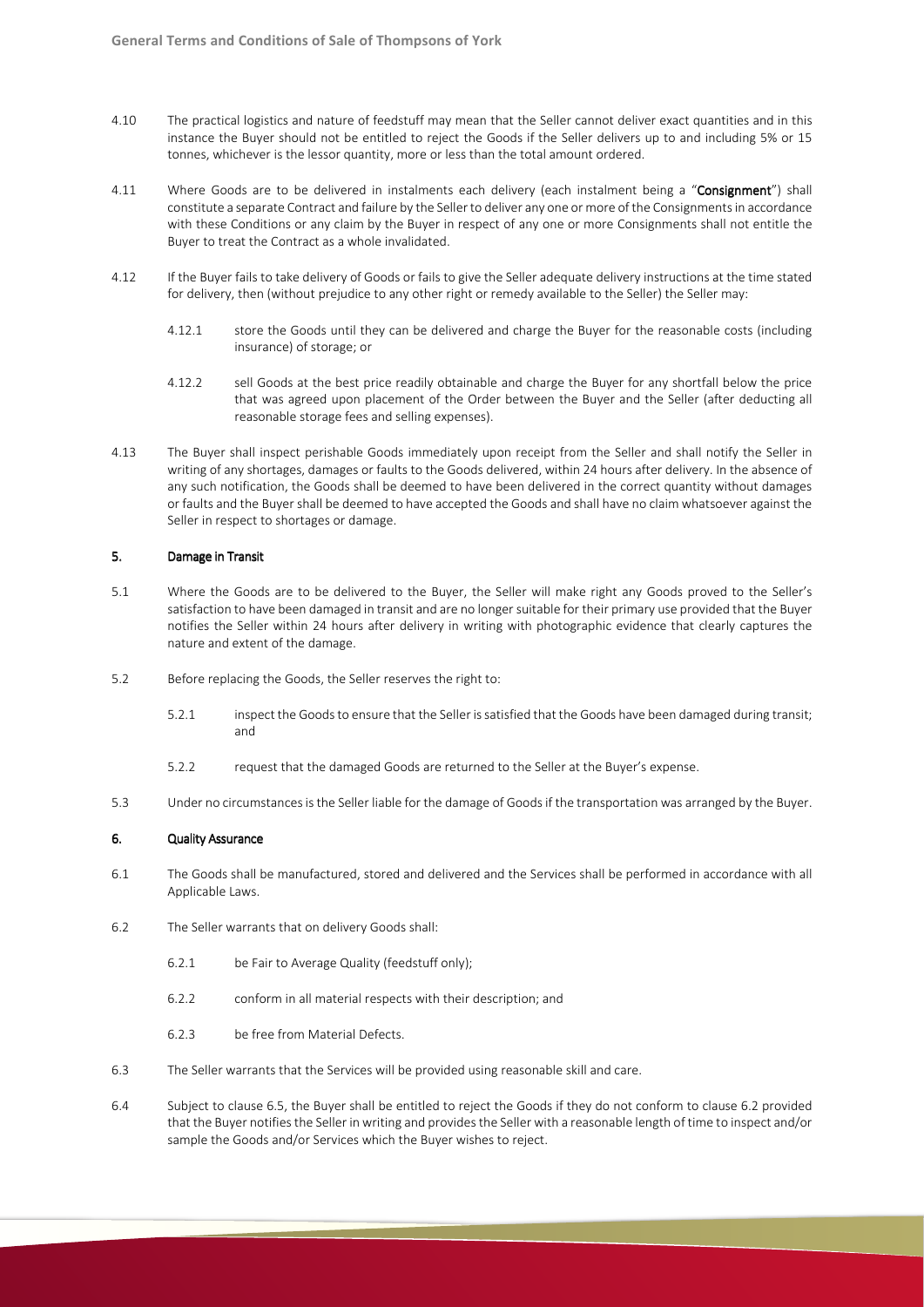- 6.5 In the absence of such notification after 5 Business Days of receipt of the Goods and/or Services, the Buyer shall be deemed to have accepted the Goods and/or Services.
- 6.6 The Seller shall not be liable for the Goods failure to comply with the warranty set out at clause 6.2 in any of the following events:
	- 6.6.1 the Buyer makes further use of such Goods after giving notice in accordance with clause 6.4 without written consent of the Seller;
	- 6.6.2 the defect arises because the Buyer failed to follow the Seller's instructions for storage, use and maintenance of the Goods or (if there are none) good trade practice regarding the storage, use and maintenance of the Goods;
	- 6.6.3 the Buyer alters or adds other Goods without written consent of the Seller;
	- 6.6.4 the defect arises as a result of wear and tear, wilful damage, negligence, or abnormal, poor or unsuitable storage or working conditions;
	- 6.6.5 the Goods differ from their normal description because of changes made to ensure they comply with Applicable Laws.
- 6.7 If the Buyer wishes to reject Goods for any reason other than breach of warranty in clause 6.2, it shall notify the Seller in writing. The Seller may agree to (but is not obliged to) remove the Goods, in which case it shall be entitled to charge the Buyer the costs it has incurred in respect of such removal.
- 6.8 The Buyer is responsible for all delivery costs incurred for returned Goods which are not deemed faulty in accordance with these Conditions.
- 6.9 All warranties in respect of the Goods supplied by the Seller:
	- 6.9.1 shall be specific to the condition of the Goods at the time of delivery and to the composition of the Goods being as stated, within reasonable tolerances. No other responsibility will be accepted by the Seller for any use or storage of the Goods by the Buyer or any claim for loss or damage arising therefrom unless it can be established beyond a reasonable doubt that the Seller is at fault.
	- 6.9.2 will conform to the Warranty offered by the manufacturer of the Goods and will be subject to fair and proper use and maintenance of the Goods by the Buyer. It is important that the Buyer advises the Seller promptly if the Goods are faulty or if there is any query regarding their effective use or storage.
- 6.10 Where Goods are returned due to being allegedly faulty or defective after a reasonable period of use, the Seller will return the Goods to the manufacturer for investigation. This could result in the Goods being either repaired or replaced, as may be appropriate if the claim is accepted, subject to the manufacturers guarantee. If a claim of fault in the Goods is not deemed to be justified by the manufacturer, the Seller will either arrange for the Goods to be returned to the Buyer or arrange for the Goods to be repaired, if possible, with the consent and at the cost of the Buyer.
- 6.11 If the Order comprises of a number of consignments, the Seller will be obliged to make right the fault for a specific Consignment proved to be faulty.
- 6.12 If any of the Goods are recalled in accordance with any Applicable Laws, they will be replaced at the Seller's earliest convenience. Under no circumstances shall the Seller be liable for the any consequential losses as a result adhering to any Applicable Laws.
- 6.13 All Goods that comprise feedstuff is manufactured to a defined specification using skilled workmanship. Given the nature of the product, physical variations can be common and therefore the Buyer will not reject any product based on colour variations and/or crumbliness.
- 6.14 To the extent that the Goods are to be manufactured:
	- 6.14.1 in accordance with a specification supplied by the Buyer or third-party nutritionist working on behalf of the Buyer; and/or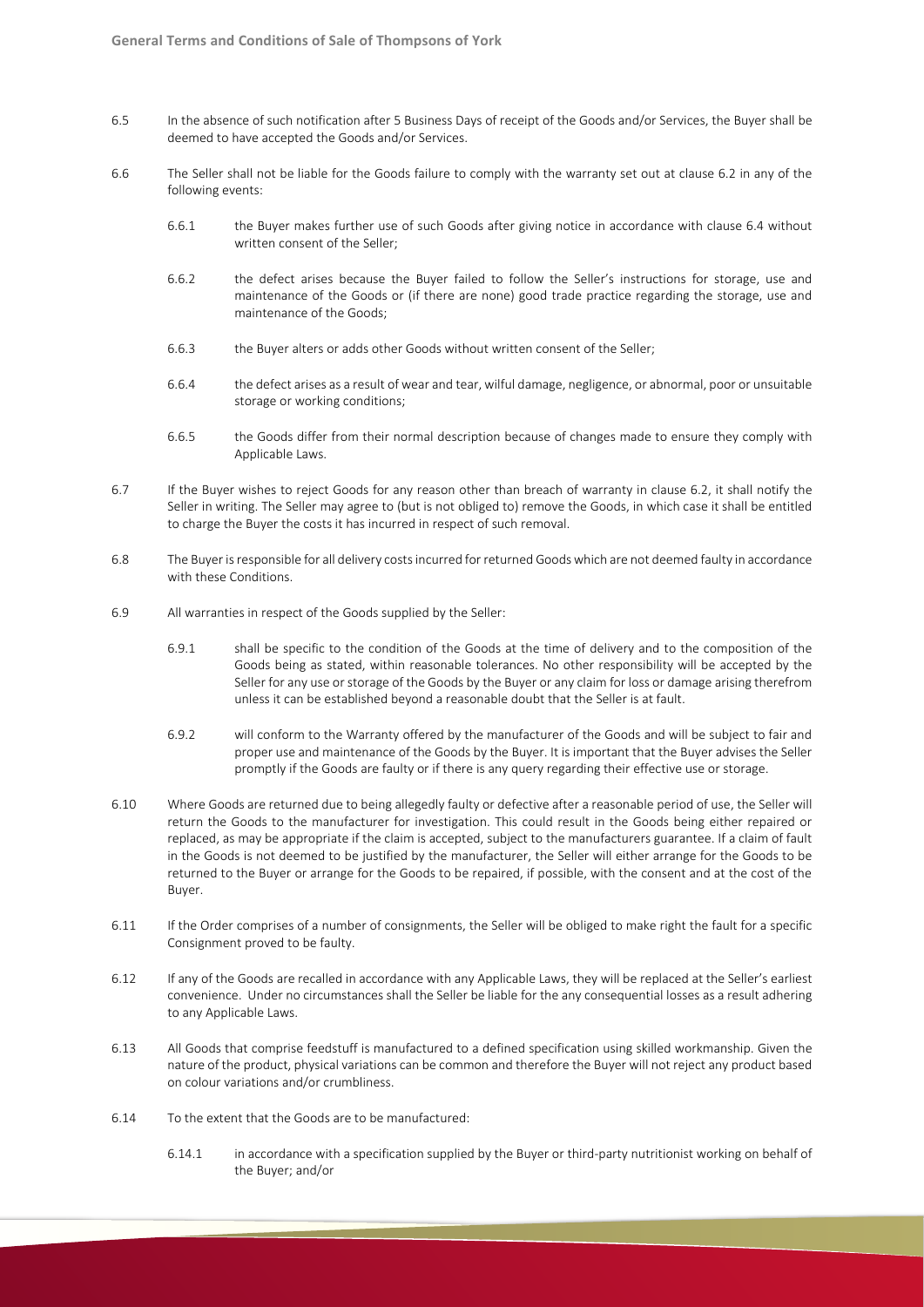- 6.14.2 using materials supplied by the Buyer; and/or
- 6.14.3 using suppliers nominated by the Buyer,

the Seller will have no liability in relation to any defects of the Goods which may be caused by materials used or defects in the Specification.

- 6.15 The Buyer shall take all necessary protective precautions in accordance with COSHH regulations for any hazardous product, including but not limited to treated Seeds, cleaning chemicals, disinfectants, fertilisers, pesticides, veterinary medicines, feed additives and feed straights.
- 6.16 All Seeds recommended for Sale by the Seller is based on information given by the Buyer. The suitability of any Seed or Variety of Seed for cultivation in any area shall be at the Buyer's risk entirely as shall also be the fortuitous incidence of climatic and ground conditions for the successful growth of the crop and freedom from disease or pests.
- 6.17 These Conditions shall apply to any Goods supplied by the Seller.
- 6.18 Any Services carried out by the Seller will be carried out with reasonable skill and care and in accordance with all Applicable Laws.
- 6.19 In relation to the delivery of Services, the Buyer is entitled to log complaints within 3 months after the Services have been completed. The Seller will investigate within 5 Business Days of receiving a complaint from the Buyer, or 10 Business Days for more complex complaints. Should corrective action be required, it will be completed with 28 Business Days from the end of the investigation period.

# 7. Price

- 7.1 A quotation given to the Buyer by the Seller does not constitute an offer.
- 7.2 The Seller reserves the right at any point in time to retract or amend quotations or price lists should it feel necessary for reasons which is due to any factor beyond its control including (without limitation) any foreign exchange rate fluctuation, currency regulation, alteration of duties, increases in costs of manufacture/haulage, changes to the availably or increases to the cost of raw materials, fluctuations in commodity prices, any change to delivery dates or quantities, alterations to the specification of the Goods which is requested by the Buyer or any other delay caused by any instructions of the Buyer or failure of the Buyer to give the Seller adequate information or instructions.
- 7.3 The price of the Goods shall be:
	- 7.3.1 the Seller's final quoted price or, if no price has been quoted, the price listed in the Seller's published price list current at the date of delivery; and
	- 7.3.2 shall be exclusive of all costs and charges of packaging, insurance, transport of the Goods, unless otherwise agreed in writing by the Seller.
- 7.4 Unless otherwise stated, the price is exclusive of any applicable taxes or duties which the Buyer shall be additionally liable to pay to the Seller.
- 7.5 The Seller reserves the right to change the price of the Goods at any time before delivery to reflect the imposition of, or change in, any tax, duty or other levy imposed in relation to the Goods by any government or regulatory authority.

# 8. Payment

- 8.1 The Seller may invoice the Buyer for Goods any time before, on or after completion of Services or delivery/collection of the Goods (as applicable). If you are purchasing Goods via the Seller's website, payment for the Goods and all applicable delivery charges is in advance. The Seller will not charge the Buyer's debit card or credit card until the Goods are dispatched.
- 8.2 The Seller reserves the right to request payment for any items that must be purchased specially for specific Orders before the Seller commences manufacture. Where the Seller is obliged to order a minimum quantity that is more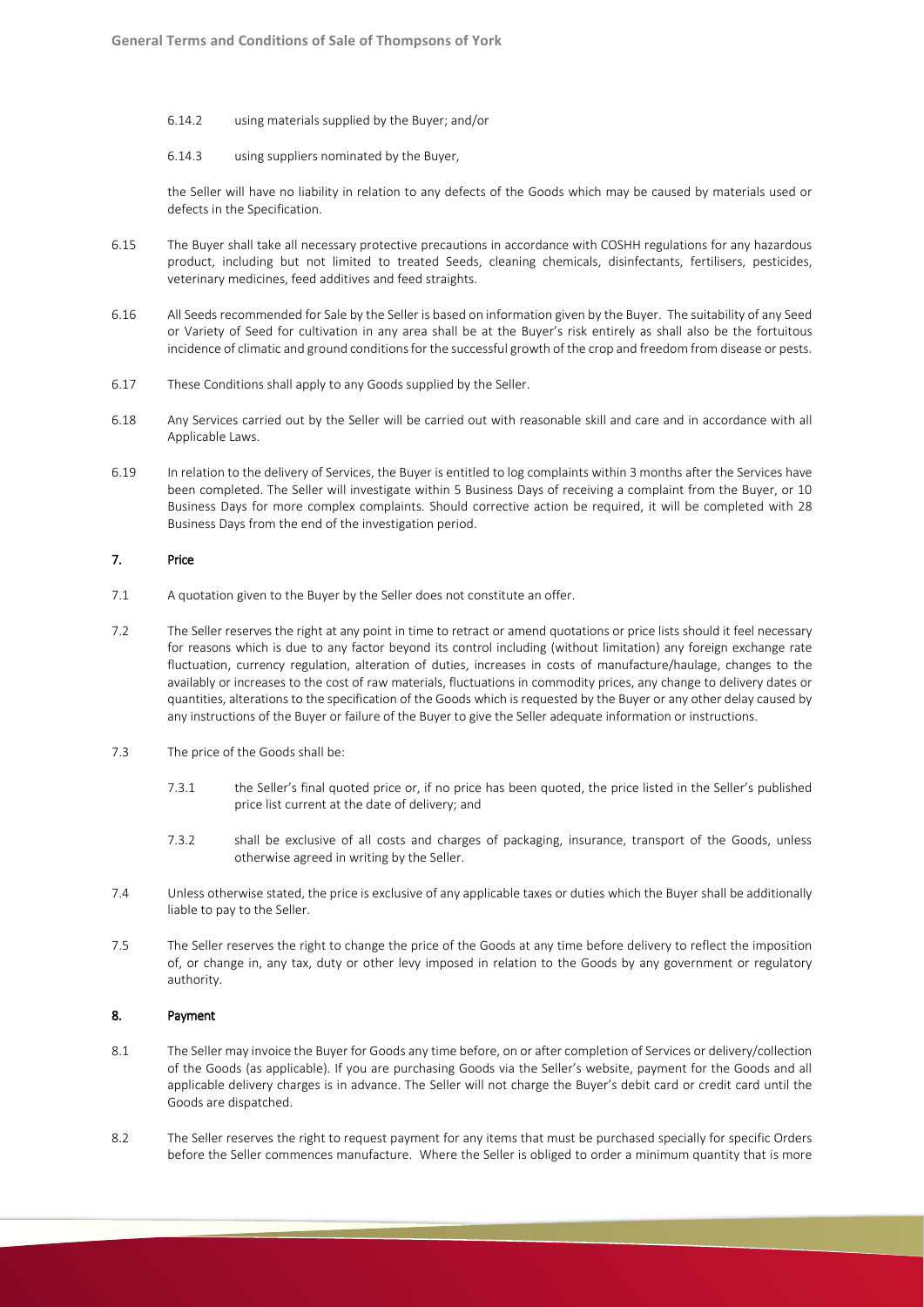than the amount required for the Order, the Seller reserves the right to invoice the Buyer for the total amount ordered.

- 8.3 All Goods and/or Services will be invoiced in British Pounds Sterling and payment is to be made into the bank account nominated by the Seller in writing from time to time. Payment shall be made within the timescales provided by the Seller in writing. Without prejudice, the Seller reserves the right to request only specific approved methods of payment.
- 8.4 A credit charge (which is a percentage of the net value of Goods and/or Services) may be added to an invoice (except in the case of cash sales) and provided no previous invoice is overdue the Buyer shall be entitled to deduct the same provided payment of the invoice is made by the due date.
- 8.5 The Buyer shall pay the invoice in full less any credit charge which the Buyer is entitled to deduct as aforesaid but without any other deduction no later than the date specified on the invoice and the Seller shall be entitled to recover the price notwithstanding that delivery may not have taken place and property in Goods has not passed to the Buyer (if applicable).
- 8.6 The granting of a purchase credit limit facility on the Buyer's account will be subject to status, credit checks and references before an account purchase credit limit can be applied. Without prejudice to these Conditions, the Seller reserves the right not to accept Orders that exceed the purchase credit limit, and the Buyer must pay all invoices within the agreed timescale to ensure capacity on the account for subsequent Orders within the purchase credit limit.
- 8.7 The Seller may vary the purchase credit limit or remove the purchase credit limit facility at its discretion.
- 8.8 The Buyer shall make all payments due under the Contract in full to the Seller as notified to the Buyer and without any deduction whether by way of set-off, counterclaim, discount, or abatement.
- 8.9 The Seller shall have the right to set-off any amounts due from the Buyer at any time under or in connection with any Contract, against any amounts that the Seller owes to the Buyer at any time whether under or in connection with a Contract or otherwise.
- 8.10 If the Buyer fails to make any payment in accordance with the Contract by the payment date then the Seller reserves the right to:
	- 8.10.1 terminate the Contract or suspend any further deliveries to the Buyer;
	- 8.10.2 charge the Buyer interest on the overdue amount as the rate set in the Late Payment of Commercial Debts (Interest) Act 1998 as amended. Interest will accrue each day from the due date until the date of actual payment of the overdue account, whether before or after judgement. The Buyer shall pay the interest together with the overdue account; and
	- 8.10.3 commence legal proceedings for the recovery of the debt including all charges associated with the debt and the recovery of the debt.

# 9. Termination

- 9.1 The Seller shall have the authority to terminate the Contract by giving the Buyer not less than one month's notice.
- 9.2 Each party shall be entitled to terminate the Contract immediately upon giving notice to the other if:
	- 9.2.1 the other party commits a material breach which is not capable of remedy or, if it is capable of remedy, the breaching party fails to remedy the material breach within 20 Business Days after receipt of notice giving full particulars of the breach and requiring it to be remedied; or
	- 9.2.2 the other party is unable to pay its debts or ceases to trade and/or an Insolvency Event applies to the other party.
- 9.3 Termination of the Contract, however arising, shall not affect any of the parties' rights and remedies that have accrued as at the termination. Clauses which expressly or by implication survive termination of the Contract shall continue in full force and effect.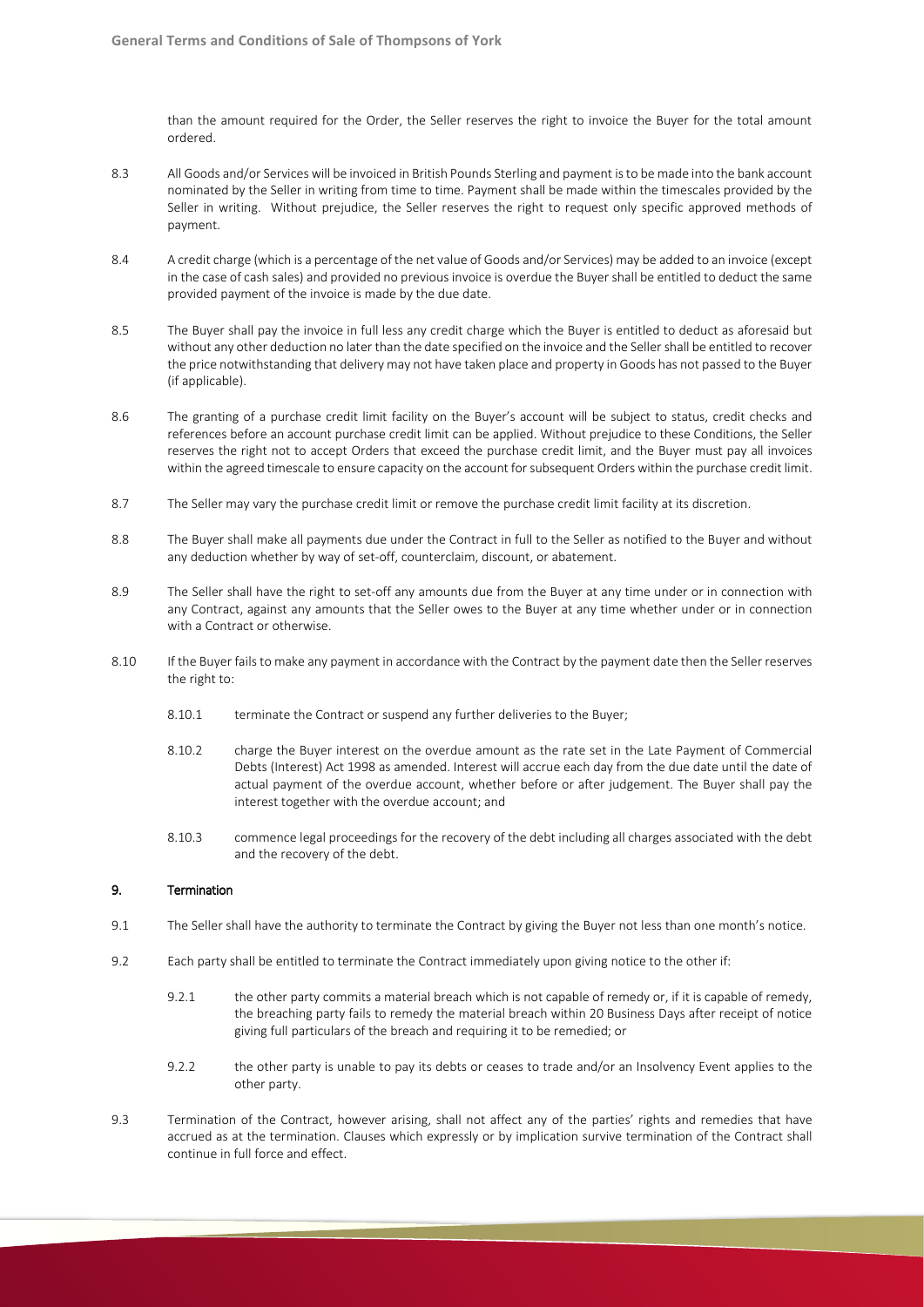- 9.4 On termination, the Buyer shall immediately pay all of the Seller's outstanding unpaid invoices and interest and, in respect of Goods and/or Services supplied but for which no invoice has been submitted, the Seller may submit an invoice, which shall be payable immediately on receipt.
- 9.5 Without affecting any other right or remedy available to it, the Seller may suspend and terminate the supply of Services or all further deliveries of Goods under the Contract or any other Contract between the Buyer and the Seller if the Buyer fails to pay any amount due under the Contract on the due date for payment, the Buyer becomes subject to an Insolvency Event, or the Seller reasonably believes that the Buyer is about to become subject to any of them.

#### 10. Title and Risk

- 10.1 Risk in the Goods shall pass to the Buyer on completion of delivery or, when Goods are to be collected by the Buyer at the Seller's premises, at the time of the Seller's notice to the Buyer that the Goods are available for collection.
- 10.2 Title in the Goods shall not pass to the Buyer until the Seller has received payment in full of the price of the Goods.
- 10.3 Until title to the Goods have passed to the Buyer in line with the contractual rights. the Buyer shall:
	- 10.3.1 hold the Goods on a fiduciary basis as the Seller's bailee;
	- 10.3.2 store the Goods separately from all other Goods held by the Buyer so that they remain readily identifiable as the Seller's property;
	- 10.3.3 not remove, deface or obscure any identifying mark or packaging on or relating to the Goods;
	- 10.3.4 maintain the Goods in satisfactory condition and keep them insured against all risks for their full price from the date of delivery;
	- 10.3.5 notify the Seller immediately if it becomes subject to an Insolvency Event clause; and
	- 10.3.6 give the Seller such information relating to the Goods as the Seller may require from time to time.
- 10.4 Subject to clause 10.5, the Buyer may resell the Goods in the ordinary course of its business at full market value before title has passed to the Buyer. Any such sale shall be a sale of the Seller's property on the Buyer's own behalf and the Buyer shall deal as principal when making such a sale. In these circumstances the proceeds of any such resales are received and held by the Buyer as identifiable funds on trust for the Seller.
- 10.5 If before title to the Goods passes to the Buyer, the Buyer becomes subject to an Insolvency Event, then without limiting any other right or remedy the Seller may have:
	- 10.5.1 the Buyer's right to resell Goods or use them in the ordinary course of its business ceases immediately; and
	- 10.5.2 the Seller may at any time:
		- 10.5.2.1 require the Buyer to deliver up all Goods in its possession which have not been resold, or irrevocably incorporated into another product; and
		- 10.5.2.2 if the Buyer fails to do so promptly, enter any premises of the Buyer or of any third party where the Goods are stored in order to recover them.

## 11. Liability

- 11.1 Nothing in these Conditions shall limit or exclude the Seller's liability for: (a) death or personal injury caused by its negligence, or the negligence of its employees, agents or subcontractors (as applicable); (b) fraud or fraudulent misrepresentation; or (c) any matter in respect of which it would be unlawful for the Seller to exclude or restrict liability.
- 11.2 The Seller shall not be liable for: (a) loss of profits; (b) loss of business; (c) depletion of goodwill or similar losses; (d) loss of anticipated savings; (e) loss of use; (f) loss or corruption of any data or information; or (g) any form of indirect, special or consequential loss whatsoever of howsoever caused.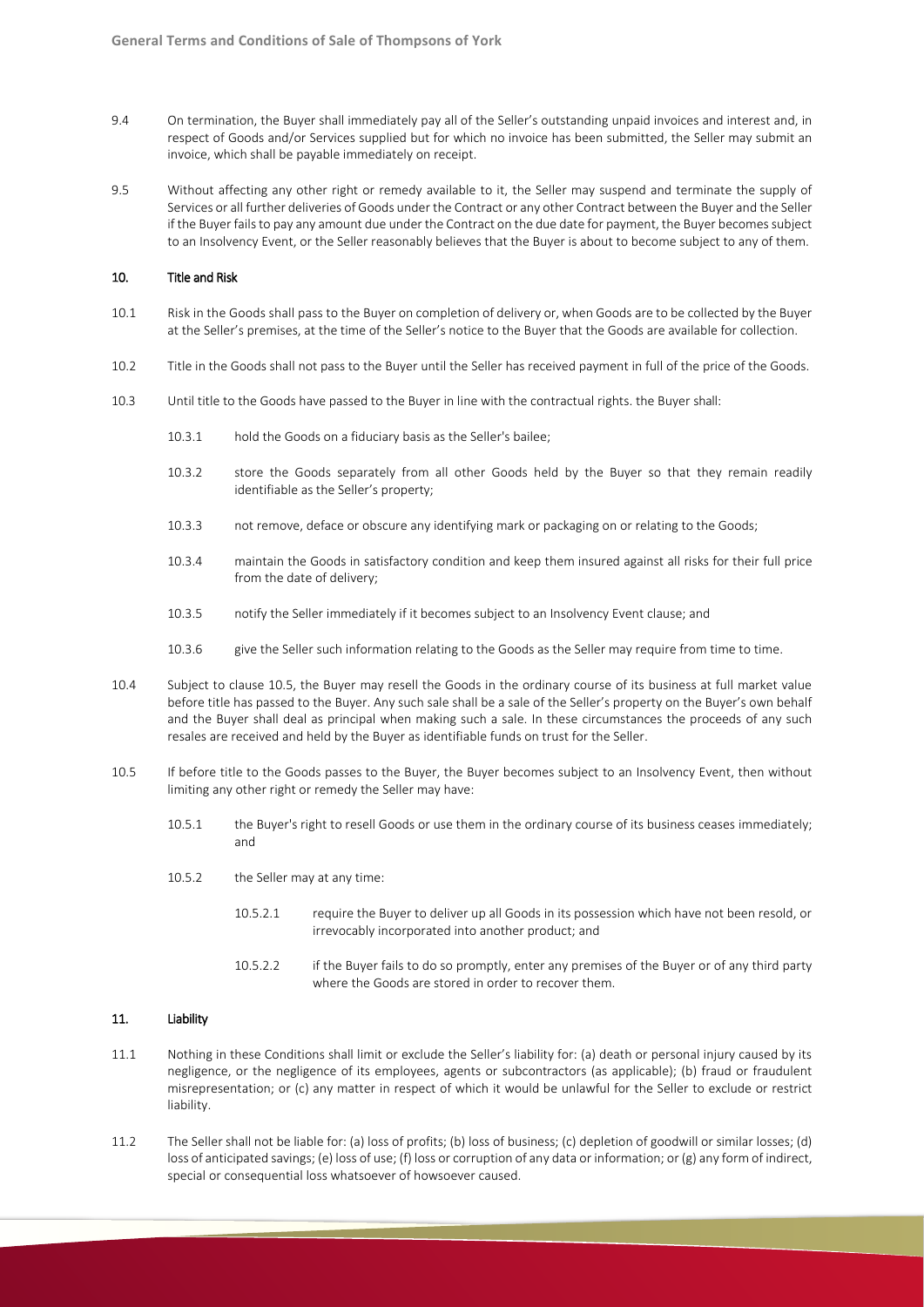- 11.3 The Seller shall not be liable if the total price for the Goods (and/or the Services) has not been paid and the due date for payment has passed.
- 11.4 Subject to clauses 11.1, 11.2, 11.3 and,11.5 and 11.6, the Seller's total liability in contract, tort (including negligence or breach of statutory duty), misrepresentation, restitution or otherwise arising under or in connection with the performance or contemplated performance of the Contract shall in all circumstances be limited in respect of any claims relating to any loss or damage resulting to the Buyer from defective Goods shall in no circumstances exceed the purchase price of the Consignment (or defective part of it) provided the Seller has the option to replace Goods or make up for shortages in such Consignments.
- 11.5 All feedstuff recommended for sale by the Seller is based on the information given by the Buyer and is based on the average animal. Under no circumstances shall the Seller be liable for the loss of production as performance is linked to genetic, animal health status, management (including supplementation of trace elements) or environmental factors.
- 11.6 Goods that have been manufactured by a third-party can be purchased by the Buyer and the Buyer is responsible for complying with all manufacturer's recommendations regarding the use of the Goods and, if in doubt, the Buyer must contact the manufacturer.

# 12. Force Majeure Event

- 12.1 If during a Force Majeure Event the Seller is prevented or delayed in manufacturing, obtaining or delivering (by normal route or means of delivery) the Goods, or products required for the production of the Goods, or if by reason of such an event that the Seller can only manufacture, obtain or deliver the Goods at an increased cost which is unacceptable to the Seller, the Seller shall not be liable to the Buyer or deemed to be in breach of the Contract by reason of any resulting delay in performing, or any failure to perform, any of the Seller's obligations in relation to the Goods. The Seller will also be entitled to cancel any Order or to delay delivery or reduce the amount of Goods delivered without liability to the Buyer. Where any such Event of Force Majeure continues for a period of more than 14 Business Days, the Seller shall be entitled to terminate the Contract on notice in writing to the Buyer.
- 12.2 If a Force Majeure Event directly impacts production of the Goods at the Seller's manufacturing site the Seller will use best endeavours to source alternative production capacity to fulfil Orders using forward bought raw materials as outlined in clause 2.8. If this has been unsuccessful after 14 Business Days in accordance to clause 12.1 the Seller shall be entitled to terminate the Contract with the Buyer and the Buyer will not be entitled to the ownership of forward bought raw materials and the Seller reserves the right to release the forward bought raw materials to the open market*.*
- 12.3 For the purposes of clause 12 the Buyer must acknowledge that specific sourced raw materials are not sustainable. Where such categories of Goods are affected by a Force Majeure Event, the Seller shall: (a) investigate alternative sources of supply of such Goods, but (without prejudice to Condition 2.8) shall be entitled to pass on to the Buyer any additional costs incurred by the Seller in obtaining the specific Goods from such alternative sources; and (b) not be entitled to avail itself of the remedy except to the extent that it is unable to locate an appropriate alternative source of supply. Where the Seller identifies an alternative source of supply of such specific Goods, the Seller shall notify the Buyer of the additional costs associated with the supply of such Goods before committing to acquiring them. The Buyer shall have the right to refuse to pay such additional costs by notice in writing to the Seller, within 5 Business Days of receipt of notice from the Seller of additional costs, in which case the Buyer shall be deemed to have cancelled its Order for such specific Goods, without liability to either party.

## 13. Variation and Waiver

- 13.1 Except as set out in these Conditions, any variation to the Contract, including the introduction of any additional terms and conditions, shall only be binding when agreed in writing and signed by the Seller.
- 13.2 No failure to exercise or delay in exercising any right or remedy provided under the Contract or by law constitutes a waiver of such right or remedy, nor shall it prevent or restrict any future exercise or enforcement of such right or remedy.
- 13.3 No single or partial exercise of any right or remedy under the Contract shall prevent or restrict the further exercise of that or any other right or remedy.
- 14. Notices. Any notices must be in writing and may be delivered by hand, first class post or special delivery, addressed to the recipient as its registered office or to any other address notified in writing to the sender by the other party.